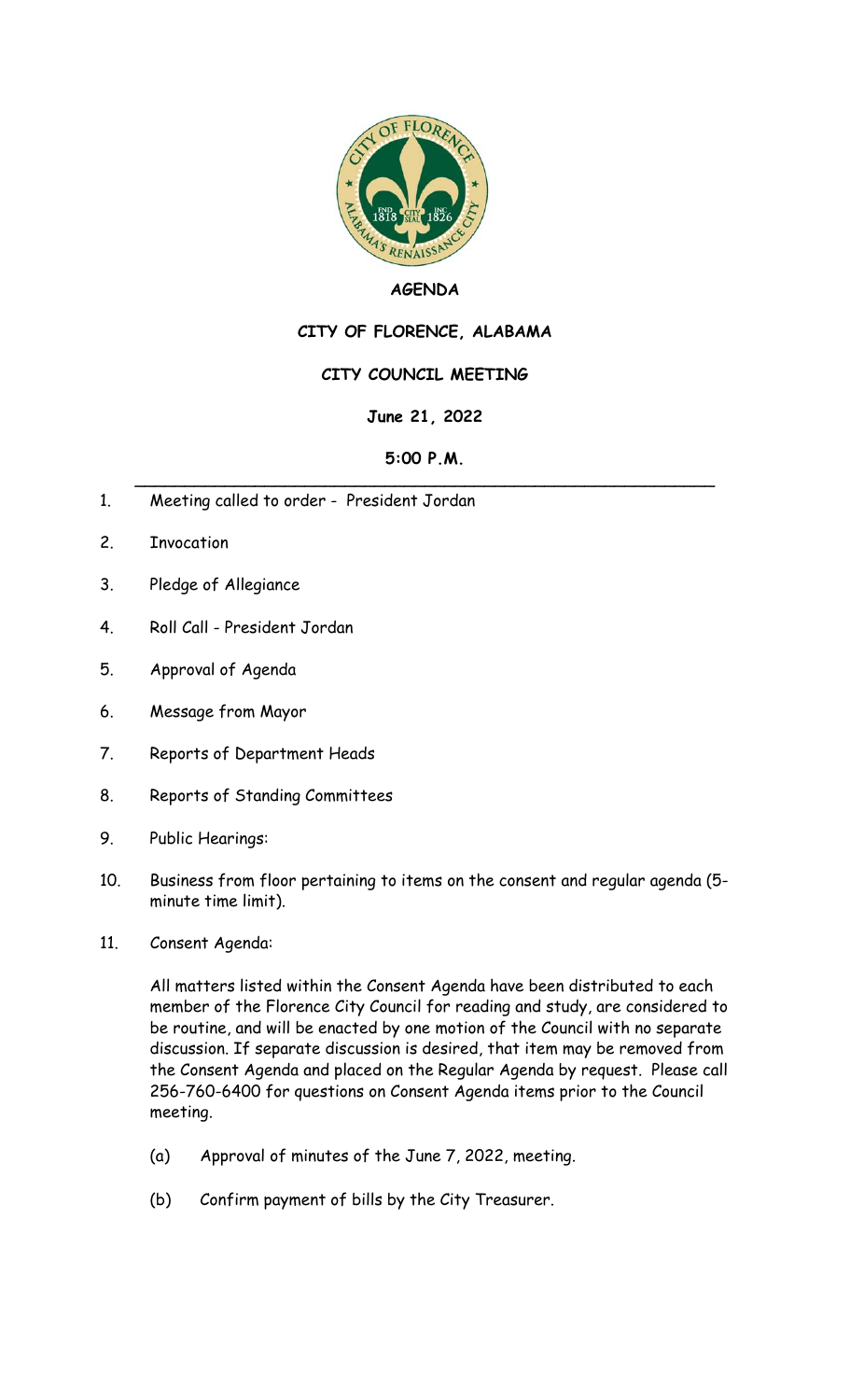- (c) Resolution to approve a contract with ONLINE Information Services, [Inc., d/b/a ONLINE Utility Exchange, to provide professional services](http://www.shoalsweb.com/agenda/06212211c.pdf) necessary to provide online validation of Florence Utility customer's social security numbers, in an amount not to exceed \$1.95 per social security number verification request, to be paid from budgeted funds, Account #903, sponsored by Sandie Preedom.
- (d) [Resolution to pay Invoice #26547 from JC Hamm and Sons, Inc., for the](http://www.shoalsweb.com/agenda/06212211d.pdf) removal of two (2) inactive HVAC units and duct work from the roof of the Rosenbaum House, in the amount of \$2,066.00, to be paid from budgeted funds, Account #43600-266, sponsored by Libby Jordan.
- (e) Resolution to approve a contract with JC Hamm & Sons, Inc., to provide labor, equipment, materials, and incidentals necessary to install a two (2) 2.5 ton, HVAC units at the Rosenbaum House, in an amount not to exceed [\\$19,296.00, to be paid from budgeted funds, Account #188-1053-43600,](http://www.shoalsweb.com/agenda/06212211e.pdf) sponsored by Libby Jordan.
- (f) [Resolution to approve a contract with Luke Boyd, d/b/a Sparkle Cleaning](http://www.shoalsweb.com/agenda/06212211f.pdf) of the Shoals, to provide labor, equipment, materials and incidentals necessary to provide janitorial services for the Municipal Building/City Hall and the City Offices in the Florence-Lauderdale Government Building, in the contract amount of \$3,185.41 per month, sponsored by Ben Maharrey.
- (g) Resolution to pay the Invoice dated May 16, 2022, from Shotcrete of America, LLC, for emergency sewer repairs on Smith Street, in the [amount of \\$1,600.00, to be expensed to Account #673.00, Maintenance](http://www.shoalsweb.com/agenda/06212211g.pdf) of Mains, sponsored by Mike Doyle.
- (h) Resolution to pay Invoice #22-6822 from Langston Service Group, LLC, [for emergency replacement of a ductless HVAC unit at the City Landfill](http://www.shoalsweb.com/agenda/06212211h.pdf) scale house, in the amount of \$3,450.00, to be expensed to Account #16401-43200, sponsored by David Koonce.
- (i) Resolution to pay Invoice #18169 from Williams Fire Apparatus, for [emergency repairs to fire truck RQ2 in the amount of \\$6,473.74, to be](http://www.shoalsweb.com/agenda/06212211i.pdf) expensed to Account #261-42200, sponsored by Tim Anerton.
- (j) Resolution to approve a contract with Shotcrete of America, LLC, to provide labor, equipment, materials, and incidentals necessary to clean out and dispose of debris from the underground drainage and retention system beneath the Publix parking lot, in an amount not to exceed [\\$36,750.00, to be paid from budgeted funds, Account #188-1071-48600,](http://www.shoalsweb.com/agenda/06212211j.pdf) sponsored by Bill Batson.
- (k) [Resolution to approve a contract with White, Lynn, Collins & Associates,](http://www.shoalsweb.com/agenda/06212211k.pdf) Inc., to provide Engineering Services to study and evaluate erosion of a drainage ditch between Stoney Creek Drive and Kingston Drive, in an amount not to exceed \$3,150.00, to be paid from budgeted funds, Account #117-1071-48100, sponsored by Bill Batson.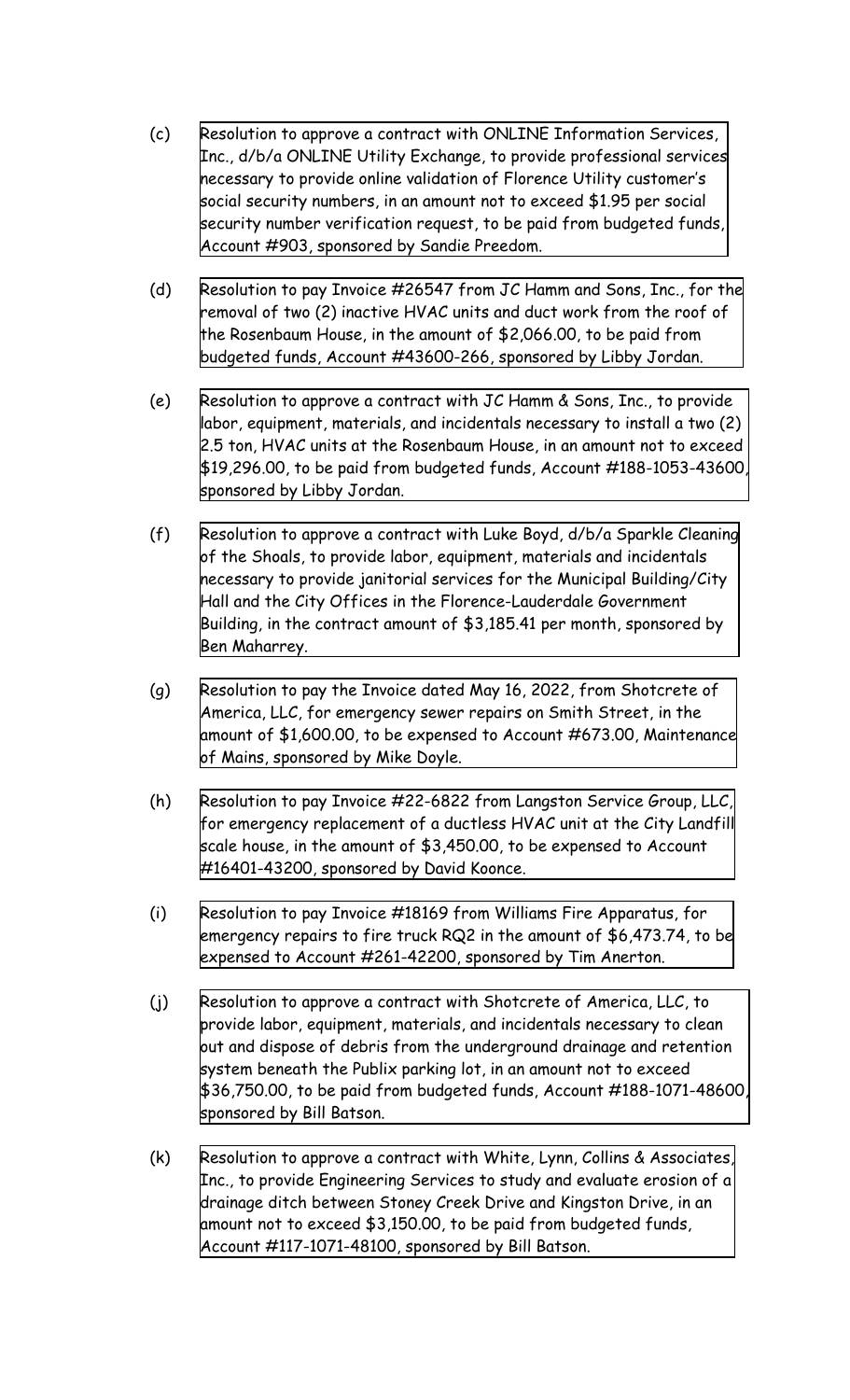- (l) Resolution to approve a contract with R. W. Parker Equipment Company, LLC, d/b/a Hobart Sales & Services, to provide labor, equipment, materials and incidentals necessary to provide necessary equipment [maintenance and repair services on an as needed basis for the Electricity](http://www.shoalsweb.com/agenda/06212211l.pdf) Department, with an agreed upon schedule of fees, to be paid from budgeted funds, Account #923, Outside Services Employed, sponsored by Mary McDuffa.
- (m) Resolution to approve a contract with R. W. Parker Equipment Company, LLC, d/b/a Hobart Sales & Services, to provide labor, equipment, [materials and incidentals necessary to replace a broken ice machine with](http://www.shoalsweb.com/agenda/06212211m.pdf) a new ice machine at the Electricity Department, in an amount not to exceed \$9,550.00, to be paid from budgeted funds, Account #923, Outside Services Employed, sponsored by Mary McDuffa.
- (n) Resolution to approve a contract with Swift Industrial Power, Inc., for professional services to provide annual testing services on storage batteries at various substation sites for the Electricity Department, in the contract amount of \$14,220.00, to be paid from budgeted funds, [Account #570, Maintenance of Substation Equipment, sponsored by Mary](http://www.shoalsweb.com/agenda/06212211n.pdf) McDuffa.
- (o) Resolution to approve a contract with White, Lynn, Collins & Associates, Inc., to provide engineering services for the proposed roundabout to be located at the intersection of North Court Street and Irvine Avenue, in [the contract amount of 9% of construction cost for Engineering Services](http://www.shoalsweb.com/agenda/06212211o.pdf) and 6% of construction cost for Construction Administration and Inspection, sponsored by Melissa Bailey.
- (p) Resolution to pay Invoice #R-005211 from Party Pros USA, for tent and [chairs rental for the Veterans Park Memorial Day event, in the amount of](http://www.shoalsweb.com/agenda/06212211p.pdf) \$1,662.88, to be paid from budgeted funds, Account #188-399-48000, sponsored by Mayor Betterton.
- (q) [Resolution to approve an Agreement with Ian Hill to sponsor the "100](http://www.shoalsweb.com/agenda/06212211q.pdf) Cups of Coffee-Positive Change through Courageous Conversations" series of meetings, sponsored by Bill Jordan.
- (r) [Resolution to approve a contract with Thompson Reuters to provide Code](http://www.shoalsweb.com/agenda/06212211r.pdf) of Alabama updates and replacement volumes and computer legal research services, to be paid from budgeted funds, sponsored by Bill Musgrove.
- (s) Resolution to approve the Contract Proposal from Swatek, Vaughn and [Bryan, to provide consulting and lobbing services for the City, sponsored](http://www.shoalsweb.com/agenda/06212211s.pdf) by Mayor Betterton and City Council.
- (t) Resolution to award the franchise to Shoals Ambulance to provide [Advance Life Support Emergency Medical Treatment and Transportation](http://www.shoalsweb.com/agenda/06212211t.pdf) for a one-year term that may be renewed for four additional one year terms, sponsored by George Grabyran.